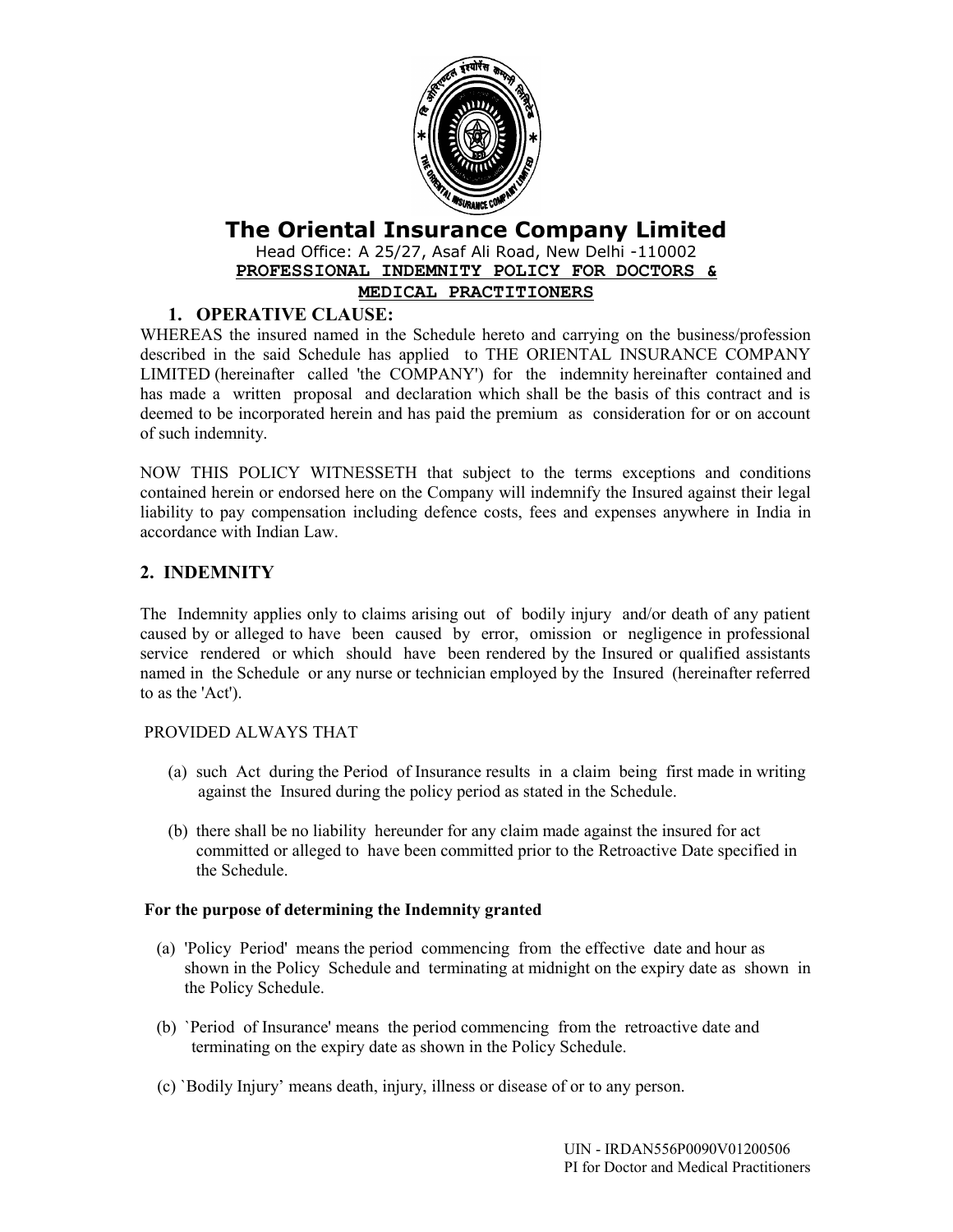### **3. LIMIT OF INDEMNITY**

Irrespective of the number of persons or entities named as insured in the Schedule or added by endorsement, the total liability of the Company hereunder for damages inclusive of defence costs (as hereinafter defined) shall not exceed the limit of indemnity set out in the Schedule for Any One Act (AOA) in respect of any or all claims made against the insured arising out of Any One Act.

The indemnity limit for Any One Year as set out in the Schedule shall represent the aggregate amount of company's liability during the policy period, arising out of all Acts.

## **4. DEFENCE COSTS**

The Company will pay all costs, fees and expenses incurred with their prior consent in the investigation, defence or settlement of any claim made against the Insured and the costs of representation at any inquest, inquiry or other proceedings in respect of matters which have a direct relevance to any claim made or which might be made against the Insured, provided such claim or claims are the subject of indemnity by the Policy. Such costs, fees and expenses are called `Defence Costs'.

### **5. (a) NOTIFICATION EXTENSION CLAUSE**

Should the Insured notify the Company during the Policy Period in accordance with General Condition No. 8.1 of any specific event or circumstance which the company accepts may give rise to a claim or claims which form the subject of indemnity by this policy, then the acceptance of such notification means that the Company will deal with such claim or claims as if they had first been made against the Insured during the Policy period. The extension under the Clause will be subject to the maximum time limit laid down under the Indian Limitation Act in force from time to time.

#### **(b) EXTENDED CLAIM REPORTING CLAUSE**

In the event of non-renewal or cancellation of this Policy either by the Company or by the Insured, the Company will allow a time limit not exceeding 90 days from the date of expiry or cancellation of the policy, provided no insurance is in force during this extended reporting period for the same interest, for notification of claims for accidents which had taken place during the period of insurance but could not be made during the Policy Period, provided however, all claims made during the extended reporting period shall be handled as if they were made on the last day of the expiring policy period and are subject to the limits of indemnity and the terms, conditions and exceptions of the policy.

### **6. CLAIMS SERIES CLAUSE**

For the purpose of this policy where a series of losses and/or bodily injuries and/or deaths are attributable directly or indirectly to the same cause or error or omission relating to discharge of professional services all such losses and/or bodily injuries and/or death claims shall be added together and all such losses and/or bodily injuries and/or death shall be treated as one claim and such claim shall be deemed to have been made at the point in time when the first of the claims was made in writing. There shall, however, be no coverage for claims made arising from one specific cause which are made later than 3 years after the first claim of the series.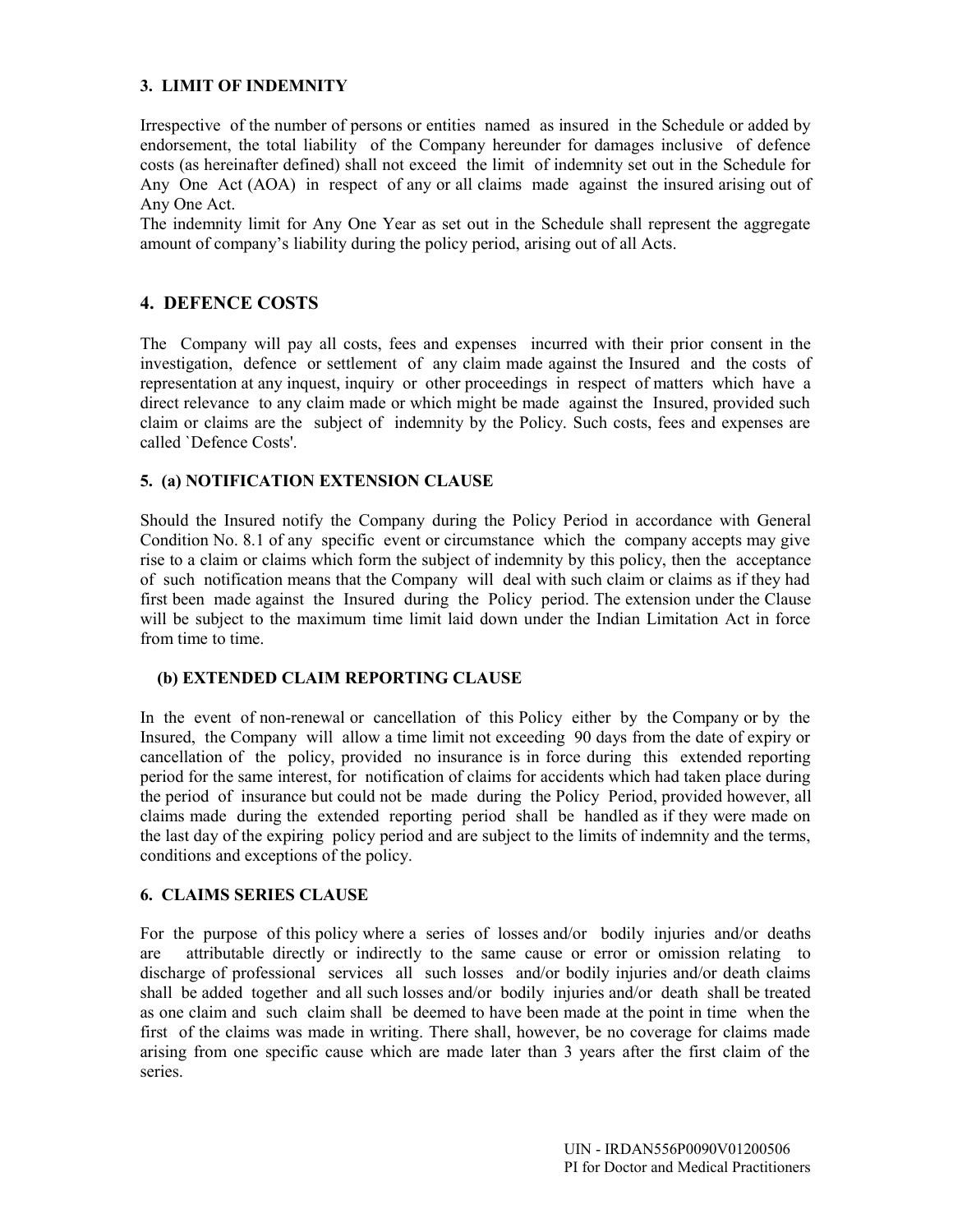# **7. EXCLUSIONS**

1. No liability shall attach to the Company in respect of

- (i) any criminal act or any act committed in violation of any law or ordinance
- (ii) services rendered while under the influence of intoxicants or narcotics
- (iii) the performance by dentists and dental surgeons of 1) general anesthesia or 2) any procedure carried out under general anesthesia unless performed in a Hospital,
- (iv) the use of drugs for weight reduction
- (v) Cosmetic surgery
- (vi) Third Party Public Liability

 (vii) claims arising from any condition directly or indirectly caused by or associated with Human T-Cell Lymphotropic Virus type III (HTLV 111) or LYMPHADENOPATHY ASSOCIATED VIRUS (LAV) or the mutants derivatives or variations thereof or in any way related to Acquired Immune Deficiency Syndrome or any Syndrome or condition of a similar kind howsoever it may be named.

#### **2. This Policy does not cover liability**

(i) assumed by the Insured by agreement and which would not have attached in the absence

of such agreement.

(ii) arising out of deliberate, wilful or intentional non-compliance of any Statutory provision.

(iii) arising out of loss of pure financial nature such as loss of goodwill, loss of market etc.

(iv)arising out of all personal injuries such as libel, slander, false arrest, wrongful eviction, wrongful detention, defamation, etc. and mental injury, anguish or shock.

- (v) arising out of fines, penalties, punitive or exemplary damages.
- (vi) directly or indirectly occasioned by happening through or in consequence of war, invasion, act of foreign enemy, hostilities (whether war be declared or not), civil war, rebellion, revolution, insurrection or military or usurped power.

(vii) directly or indirectly caused by or contributed by

- i) ionising radiations or contamination by radioactivity from any nuclear fuel or from any nuclear waste from the combustion of nuclear fuel
- ii) the radioactive, toxic, explosive or other hazardous properties of any explosive nuclear assembly or nuclear component thereof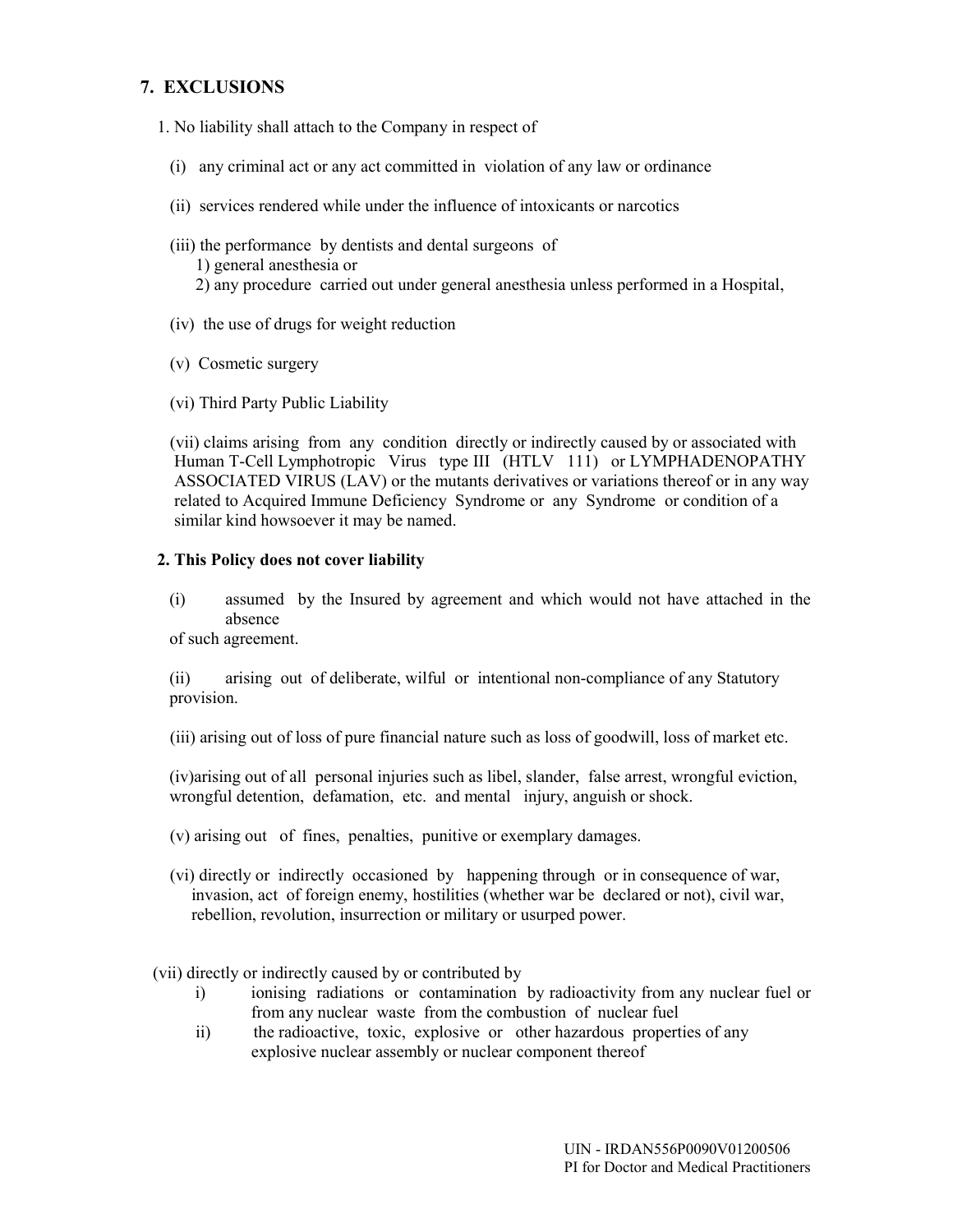(viii)arising out of genetic injuries caused by x-ray treatment/diagnosis or treatment/diagnosis radioactive substances.

 (ix) in respect of professional services rendered by the Insured prior to the Retroactive Date in the Schedule.

 (x) the deliberate conscious or intentional disregard of the insured's technical or administrative management of the need to take all reasonable steps to prevent claims.

 (xi) injury to any person under the contract of employment or apprenticeship with the Insured their contractor(s) and/or Sub-Contractor(s) when such injury arises out of the execution of such contract.

## **8. CONDITIONS**

8.1 The Insured shall give written notice to the Company as so as reasonably practicable of any claims made against the Insured (or any specific event or circumstances that may give rise to a claim being made against the Insured) and which forms the subject of indemnity under this policy and shall give all such additional information as the Company may require. Every claim, writ, summons or process and all documents relating to the event shall be forwarded to the Company immediately they are received by the Insured.

8.2 No admission offer promise or payment shall be made or given by or on behalf of the Insured without the written consent of the Company.

8.3 The Company will have the right but in no case the obligation, to take over and conduct in the name of the insured the defence of any claims and will have full discretion in the conduct of any proceedings and in the settlement of any claim and having taken over the defence of any claim may relinquish the same. All amounts expended by the Company in the defence, settlement or payment of any claim will reduce the limits of indemnity specified in the Schedule of the Policy.

In the event that the Company, in its sole discretion chooses to exercise its right pursuant to this condition, no action taken by the company in the exercise of such right will serve to modify or expand in any manner, the company's liability or obligations under this policy beyond what the company's liability or obligations would have been had it not exercised its rights under this condition.

8.4 The Insured shall give all such information and assistance as the Company may reasonably require.

8.5 The Insured shall give notice as soon as reasonably practicable of any fact, event or circumstance which materially changes the information supplied to the Company at the time when this policy was effected and the Company may amend the terms of this policy.

8.6 The Company may at any time pay to the Insured in connection with any claim or series of claims under this policy to which an indemnity limit applies the amount of such limit (after deduction of any sums already paid) or any lesser amount for which such claims can be settled and upon such payment being made the Company shall relinquish the conduct and control of and be under no further liability in connection with such claims.

8.7 The Policy and the Schedule shall be read together as one contract and any word or expression to which a specific meaning had been attached in any part of this policy or the Schedule shall bear such specific meaning wherever it may appear. The terms and exclusions